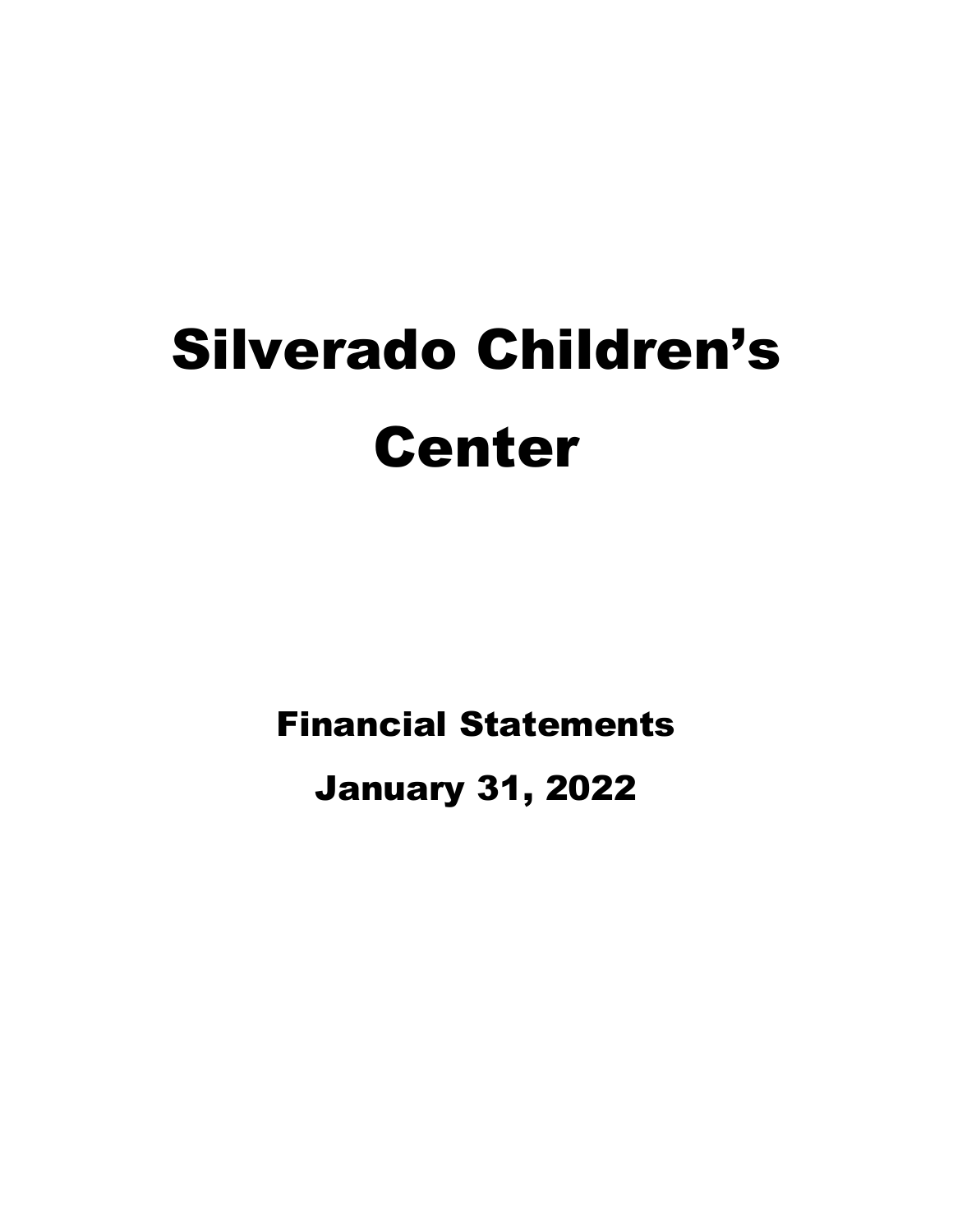#### Cash Basis January 2022

|                                                           | <b>Jan 22</b>  | Jul '21 - Jan 22     |  |
|-----------------------------------------------------------|----------------|----------------------|--|
| <b>Ordinary Income/Expense</b><br><b>Income</b>           |                |                      |  |
| 4010 Donations<br>4012 Animal Care Donations              |                |                      |  |
| 6962 · Animal Care Expense                                | 0.00           | 27.00                |  |
| Total 4012 Animal Care Donations                          | 0.00           | 27.00                |  |
| 4010 Donations - Other                                    | 0.00           | 6,544.57             |  |
| Total 4010 Donations                                      | 0.00           | 6,571.57             |  |
| 4080 · Registration Fees                                  | 0.00           | 4,140.00             |  |
| 4090 Tuition                                              | 35,026.91      | 206,491.82           |  |
| 4100 Other Income                                         | 0.00           | 7,522.87             |  |
| <b>Total Income</b>                                       | 35,026.91      | 224,726.26           |  |
| <b>Expense</b>                                            |                |                      |  |
| 66900 · Reconciliation Discrepancies                      | 973.78         | 973.78               |  |
| 6969 · Playground Project                                 | 0.00           | 1,141.99             |  |
| 6000 · Advertising                                        | 310.38         | 1,060.87             |  |
| 6020 Auto Expense<br>$6022 \cdot Gas$                     | 0.00           | 60.62                |  |
| 6025 · Repairs & Maintenance                              | 0.00           | 52.47                |  |
| Total 6020 · Auto Expense                                 | 0.00           | 113.09               |  |
| 6090 Dues & Subscriptions                                 | 173.98         | 830.72               |  |
| 6200 · Insurance Expense                                  |                |                      |  |
| 6203 Health<br>6202 · Worker's Comp                       | 643.59<br>0.00 | 4,261.71<br>1,948.74 |  |
|                                                           |                |                      |  |
| Total 6200 · Insurance Expense                            | 643.59         | 6,210.45             |  |
| $6250 \cdot \text{License(s)}$<br>6254 Comm Care Facility | 0.00           | 605.00               |  |
| Total $6250 \cdot$ License(s)                             | 0.00           | 605.00               |  |
| 6550 Office Expense                                       |                |                      |  |
| 6958 Staff Gift                                           | 1,059.53       | 3,059.07             |  |
| 6957 · Furniture                                          | 299.25         | 1,185.95             |  |
| 6555 · Health & Safety                                    | 553.81         | 1,960.28             |  |
| 6554 · Paper Products                                     | 57.50          | 187.55               |  |
| 6551 Internet Access                                      | 95.45          | 552.17               |  |
| 6552 Office Supplies                                      | 0.00           | 658.01               |  |
| 6553 Website                                              | 0.00           | 16/76                |  |
| 6550 · Office Expense - Other                             | 36.91          | 2,465.71             |  |
| Total 6550 · Office Expense                               | 2,102.45       | 10,236.50            |  |
| 6640 Legal & Prof Fees                                    |                |                      |  |
| $6642 \cdot$ Legal                                        | 120.00         | 1,035.00             |  |
| 6644 · Bookkeeping                                        | 750.00         | 6,750.00             |  |
| Total 6640 · Legal & Prof Fees                            | 870.00         | 7,785.00             |  |
| 6790 · Salaries & Wages                                   |                |                      |  |
| 6793 Director                                             | 4,488.51       | 23,573.97            |  |
| 6792 Staff                                                | 9,269.92       | 56,600.76            |  |
| 6790 · Salaries & Wages - Other                           | 0.00           | 13,589.96            |  |
| Total 6790 · Salaries & Wages                             | 13,758.43      | 93,764.69            |  |
| 6800 · Payroll Expenses                                   |                |                      |  |
| 6806 · Payroll Processing Fees                            | 210.00         | 1,190.00             |  |
| 6801 ETT                                                  | 16.47          | 50.23                |  |
| 6803 Medicare                                             | 477.14         | 2,827.50             |  |
| 6804 · Social Security                                    | 1,052.65       | 6,133.02             |  |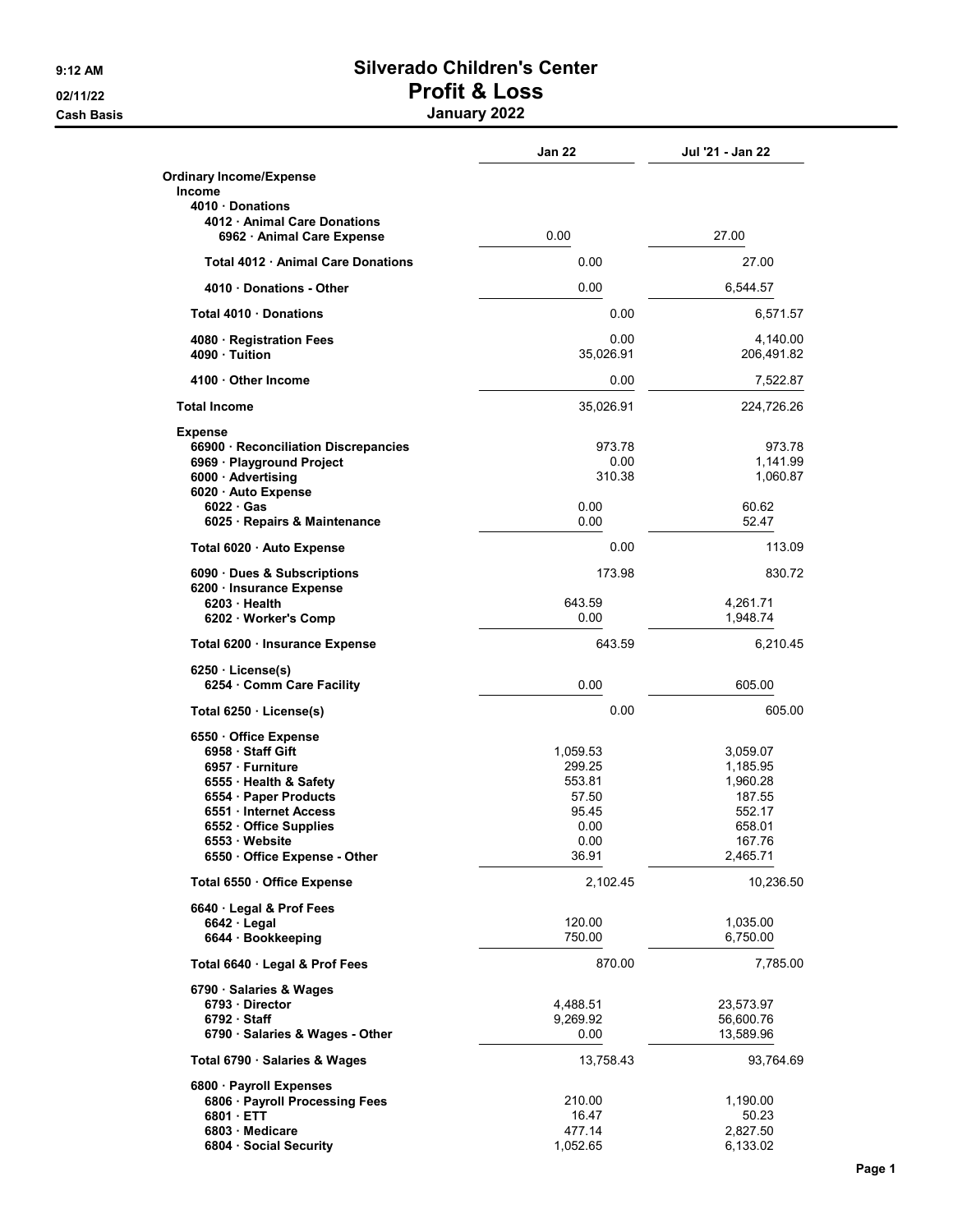Cash Basis January 2022 and 2022 and 2022 and 2022 and 2022 and 2022 and 2022 and 2022 and 2022 and 2022 and

# 9:12 AM Silverado Children's Center 02/11/22 Profit & Loss

| January 2022 |  |
|--------------|--|
|--------------|--|

|                                                                                                                                              | <b>Jan 22</b>                           | Jul '21 - Jan 22                              |
|----------------------------------------------------------------------------------------------------------------------------------------------|-----------------------------------------|-----------------------------------------------|
| 6805 SUI<br>6800 Payroll Expenses - Other                                                                                                    | 361.95<br>2,423.23                      | 1,172.75<br>16,320.06                         |
| Total 6800 · Payroll Expenses                                                                                                                | 4.541.44                                | 27,693.56                                     |
| 6820 Postage<br>6830 · Printing & Reproduction<br>6900 Repairs & Mtce                                                                        | 0.00<br>0.00                            | 11.00<br>84.05                                |
| 6901 · Building/Grounds<br>6903 · Equipment<br>6905 · Janitorial<br>6900 Repairs & Mtce - Other                                              | 2,460.48<br>26.93<br>1,520.00<br>293.41 | 16,895.58<br>2,533.69<br>7,487.37<br>3,105.32 |
| Total 6900 · Repairs & Mtce                                                                                                                  | 4,300.82                                | 30,021.96                                     |
| 6930 Substitute Teacher Expense<br>6940 Utilities<br>6941 Gas & Electric<br>6943 Trash                                                       | 0.00<br>354.63<br>458.00                | 2,544.30<br>2,322.30<br>1,165.76              |
| Total 6940 · Utilities                                                                                                                       | 812.63                                  | 3,488.06                                      |
| 6950 Program Expense<br>6956 Consumables/Art Supplies<br>6951 Animal Supplies<br>6952 · Curriculum Supp/Non Consumable<br>6955 · Snacks/Food | 9.53<br>627.90<br>128.17<br>714.48      | 541.60<br>3,573.27<br>1,117.96<br>4,789.36    |
| Total 6950 · Program Expense                                                                                                                 | 1,480.08                                | 10,022.19                                     |
| 6970 · Telephone                                                                                                                             | 67.40                                   | 723.48                                        |
| <b>Total Expense</b>                                                                                                                         | 30.034.98                               | 197,310.69                                    |
| <b>Net Ordinary Income</b>                                                                                                                   | 4,991.93                                | 27,415.57                                     |
| <b>Net Income</b>                                                                                                                            | 4,991.93                                | 27,415.57                                     |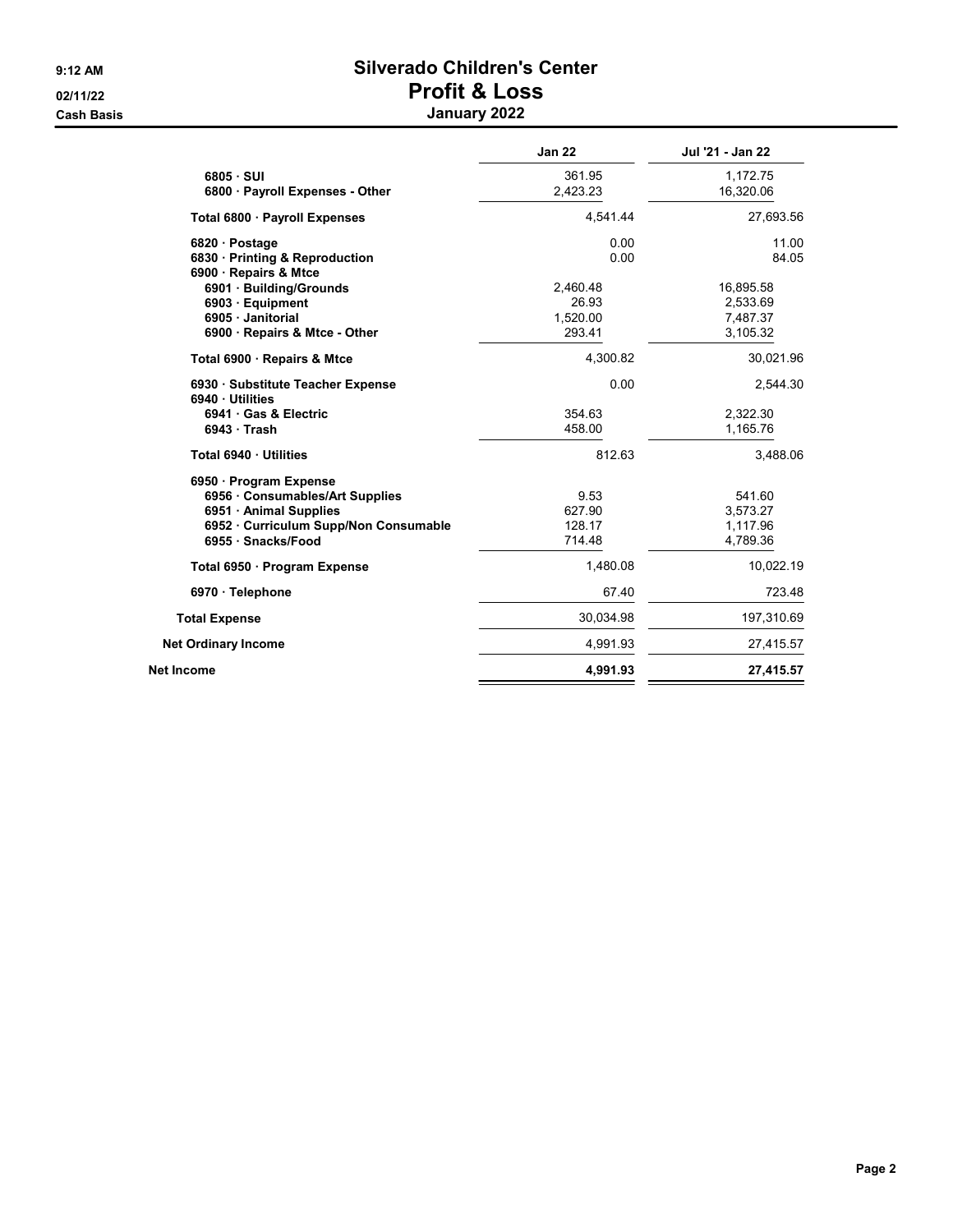## Cash Basis July 2021 through January 2022

|                                                 | <b>Jul 21</b> | Aug 21    | <b>Sep 21</b> | <b>Oct 21</b> |  |
|-------------------------------------------------|---------------|-----------|---------------|---------------|--|
| <b>Ordinary Income/Expense</b><br><b>Income</b> |               |           |               |               |  |
| 4010 Donations                                  |               |           |               |               |  |
| 4012 Animal Care Donations                      |               |           |               |               |  |
| 6962 · Animal Care Expense                      | 0.00          | 27.00     | 0.00          | 0.00          |  |
| Total 4012 · Animal Care Donations              | 0.00          | 27.00     | 0.00          | 0.00          |  |
| 4010 Donations - Other                          | 32.67         | 0.00      | 6,511.90      | 0.00          |  |
| Total 4010 Donations                            | 32.67         | 27.00     | 6,511.90      | 0.00          |  |
| 4080 · Registration Fees                        | 1,270.00      | 1,520.00  | 350.00        | 500.00        |  |
| 4090 Tuition                                    | 25,745.35     | 22,093.51 | 29,083.94     | 25,649.19     |  |
| 4100 Other Income                               | 0.00          | 7,522.87  | 0.00          | 0.00          |  |
| <b>Total Income</b>                             | 27,048.02     | 31,163.38 | 35,945.84     | 26,149.19     |  |
| <b>Expense</b>                                  |               |           |               |               |  |
| 66900 · Reconciliation Discrepancies            | 0.00          | 0.00      | 0.00          | 0.00          |  |
| 6969 · Playground Project                       | 0.00          | 872.63    | 269.36        | 0.00          |  |
| 6000 Advertising                                | 263.17        | 225.56    | 146.76        | 0.00          |  |
| 6020 Auto Expense                               |               |           |               |               |  |
| $6022 \cdot Gas$                                | 0.00          | 45.39     | 0.00          | 0.00          |  |
| 6025 · Repairs & Maintenance                    | 52.47         | 0.00      | 0.00          | 0.00          |  |
| Total 6020 · Auto Expense                       | 52.47         | 45.39     | 0.00          | 0.00          |  |
| 6090 · Dues & Subscriptions                     | 157.98        | 32.43     | 159.98        | 114.39        |  |
| 6200 · Insurance Expense                        |               |           |               |               |  |
| 6203 Health                                     | 603.02        | 603.02    | 603.02        | 603.02        |  |
| 6202 · Worker's Comp                            | 649.58        | 0.00      | 0.00          | 649.58        |  |
| Total 6200 · Insurance Expense                  | 1,252.60      | 603.02    | 603.02        | 1,252.60      |  |
| $6250 \cdot \text{License(s)}$                  |               |           |               |               |  |
| 6254 Comm Care Facility                         | 605.00        | 0.00      | 0.00          | 0.00          |  |
| Total 6250 · License(s)                         | 605.00        | 0.00      | 0.00          | 0.00          |  |
| 6550 · Office Expense                           |               |           |               |               |  |
| 6958 · Staff Gift                               | 412.92        | 587.80    | 84.68         | 121.43        |  |
| 6957 · Furniture                                | 0.00          | 110.00    | 0.00          | 457.60        |  |
| 6555 Health & Safety                            | 39.99         | 668.97    | 0.00          | 65.00         |  |
| 6554 · Paper Products                           | 130.05        | 0.00      | 0.00          | 0.00          |  |
| 6551 Internet Access                            | 0.00          | 96.30     | 32.10         | 74.28         |  |
| 6552 Office Supplies                            | 119.99        | 0.00      | 185.30        | 0.00          |  |
| 6553 Website                                    | 0.00          | 0.00      | 59.88         | 0.00          |  |
| 6550 Office Expense - Other                     | 156.90        | 388.62    | 155.19        | 829.21        |  |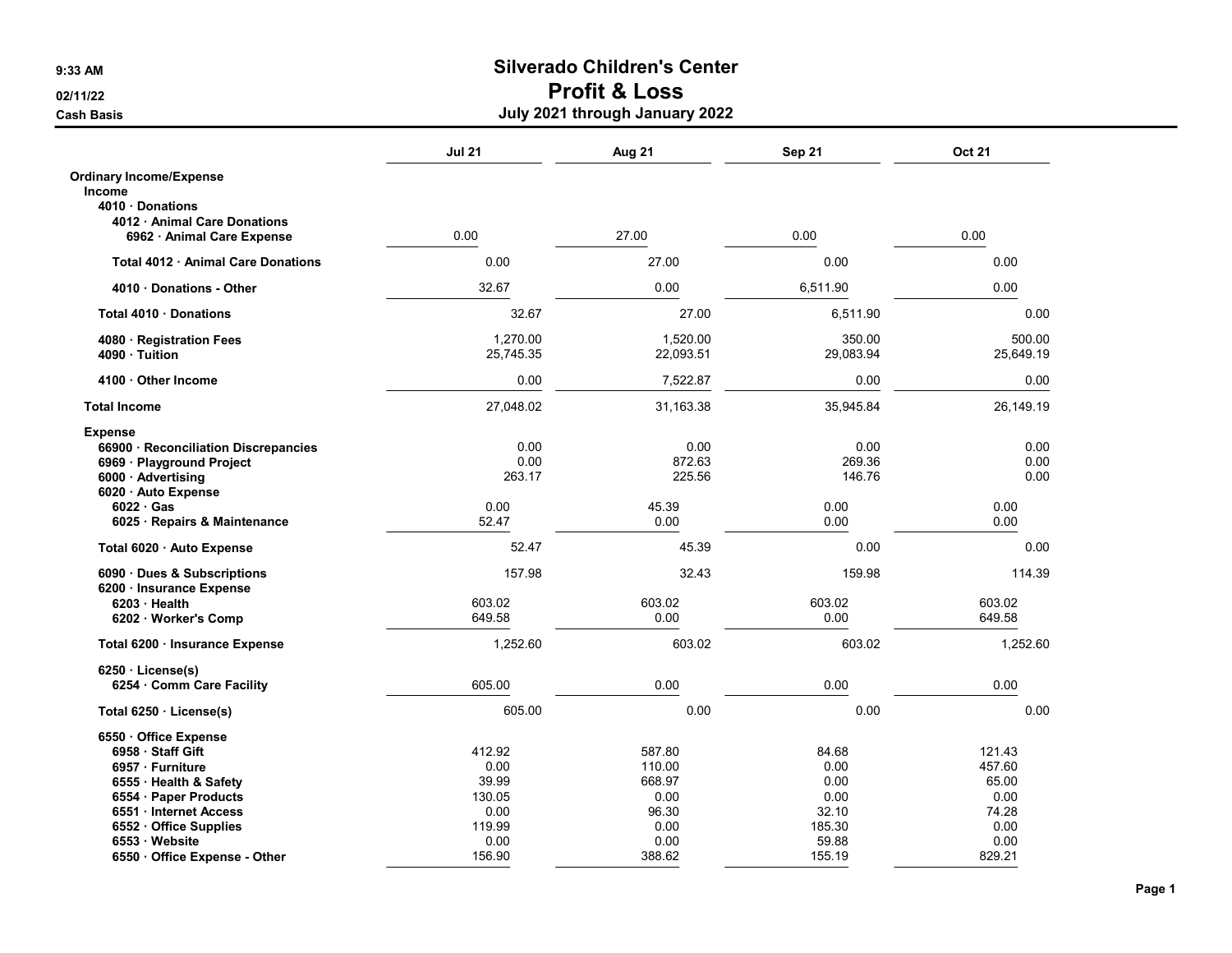Cash Basis July 2021 through January 2022

|                                                                                                                                                                            | <b>Jul 21</b>                                          | Aug 21                                                   | Sep 21                                                   | <b>Oct 21</b>                                               |
|----------------------------------------------------------------------------------------------------------------------------------------------------------------------------|--------------------------------------------------------|----------------------------------------------------------|----------------------------------------------------------|-------------------------------------------------------------|
| Total 6550 · Office Expense                                                                                                                                                | 859.85                                                 | 1,851.69                                                 | 517.15                                                   | 1.547.52                                                    |
| 6640 Legal & Prof Fees<br>$6642 \cdot$ Legal<br>6644 · Bookkeeping                                                                                                         | 450.00<br>0.00                                         | 165.00<br>2,250.00                                       | 0.00<br>750.00                                           | 0.00<br>1,500.00                                            |
| Total 6640 · Legal & Prof Fees                                                                                                                                             | 450.00                                                 | 2,415.00                                                 | 750.00                                                   | 1,500.00                                                    |
| 6790 · Salaries & Wages<br>6793 Director<br>6792 Staff<br>6790 · Salaries & Wages - Other                                                                                  | 0.00<br>0.00<br>13,589.96                              | 3,768.88<br>7,521.74<br>0.00                             | 3,768.88<br>8,737.13<br>0.00                             | 4,361.54<br>11,674.28<br>0.00                               |
| Total 6790 · Salaries & Wages                                                                                                                                              | 13,589.96                                              | 11,290.62                                                | 12,506.01                                                | 16,035.82                                                   |
| 6800 · Payroll Expenses<br>6806 · Payroll Processing Fees<br>6801 ETT<br>6803 · Medicare<br>6804 Social Security<br>$6805 \cdot SUI$<br>6800 · Payroll Expenses - Other    | 0.00<br>0.00<br>0.00<br>0.00<br>0.00<br>0.00           | 175.00<br>5.29<br>417.12<br>833.01<br>126.94<br>2,804.82 | 175.00<br>7.47<br>432.98<br>890.37<br>179.66<br>2,379.68 | 210.00<br>10.25<br>571.70<br>1,381.03<br>245.56<br>3,233.88 |
| Total 6800 · Payroll Expenses                                                                                                                                              | 0.00                                                   | 4,362.18                                                 | 4,065.16                                                 | 5,652.42                                                    |
| 6820 Postage<br>6830 · Printing & Reproduction<br>6900 · Repairs & Mtce<br>6901 · Building/Grounds<br>6903 · Equipment<br>6905 Janitorial<br>6900 · Repairs & Mtce - Other | 11.00<br>0.00<br>540.00<br>2,209.00<br>21.09<br>113.32 | 0.00<br>0.00<br>300.00<br>297.76<br>802.41<br>192.53     | 0.00<br>0.00<br>7.100.00<br>0.00<br>3,341.09<br>354.18   | 0.00<br>0.00<br>240.00<br>0.00<br>0.00<br>1,239.06          |
| Total 6900 · Repairs & Mtce                                                                                                                                                | 2,883.41                                               | 1,592.70                                                 | 10,795.27                                                | 1,479.06                                                    |
| 6930 · Substitute Teacher Expense<br>6940 Utilities<br>6941 Gas & Electric<br>6943 Trash                                                                                   | 1,198.46<br>419.13<br>0.00                             | 0.00<br>476.59<br>124.63                                 | 0.00<br>427.57<br>0.00                                   | 402.75<br>262.94<br>277.13                                  |
| Total 6940 · Utilities                                                                                                                                                     | 419.13                                                 | 601.22                                                   | 427.57                                                   | 540.07                                                      |
| 6950 · Program Expense<br>6956 · Consumables/Art Supplies<br>6951 Animal Supplies<br>6952 · Curriculum Supp/Non Consumable<br>6955 · Snacks/Food                           | 456.04<br>500.84<br>279.97<br>625.09                   | 29.97<br>614.38<br>287.79<br>1,025.19                    | 0.00<br>1,067.80<br>0.00<br>390.74                       | 0.00<br>285.19<br>320.61<br>695.00                          |
| Total 6950 · Program Expense                                                                                                                                               | 1.861.94                                               | 1.957.33                                                 | 1.458.54                                                 | 1.300.80                                                    |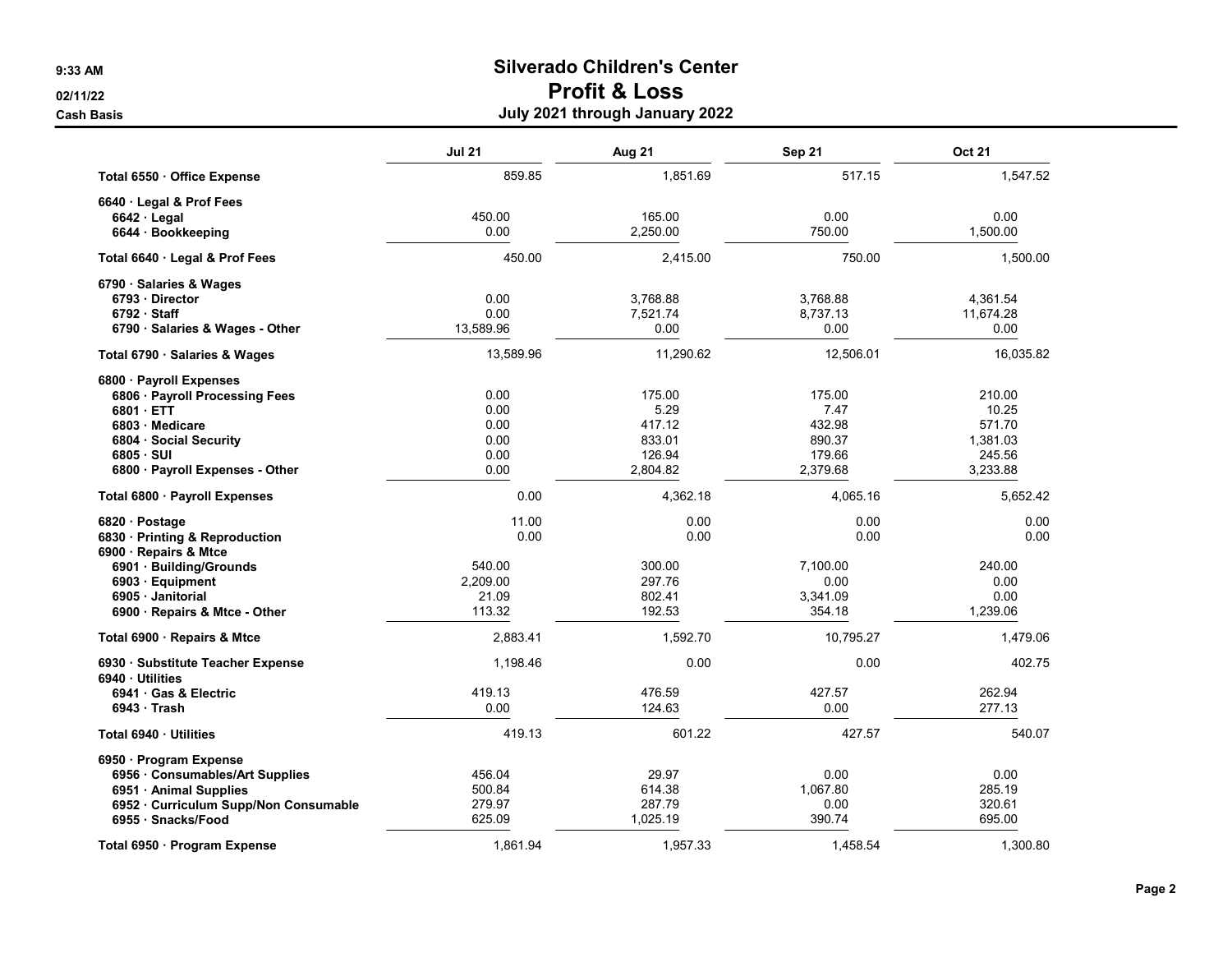| 9:33 AM                       |                                                            | <b>Silverado Children's Center</b> |           |               |  |  |  |
|-------------------------------|------------------------------------------------------------|------------------------------------|-----------|---------------|--|--|--|
| 02/11/22<br><b>Cash Basis</b> | <b>Profit &amp; Loss</b><br>July 2021 through January 2022 |                                    |           |               |  |  |  |
|                               | <b>Jul 21</b>                                              | <b>Aug 21</b>                      | Sep 21    | <b>Oct 21</b> |  |  |  |
| 6970 · Telephone              | 142.08                                                     | 109.78                             | 194.52    | 74.90         |  |  |  |
| <b>Total Expense</b>          | 23.747.05                                                  | 25,959.55                          | 31,893.34 | 29,900.33     |  |  |  |
| <b>Net Ordinary Income</b>    | 3,300.97                                                   | 5,203.83                           | 4,052.50  | $-3,751.14$   |  |  |  |
| Net Income                    | 3.300.97                                                   | 5,203.83                           | 4,052.50  | $-3,751.14$   |  |  |  |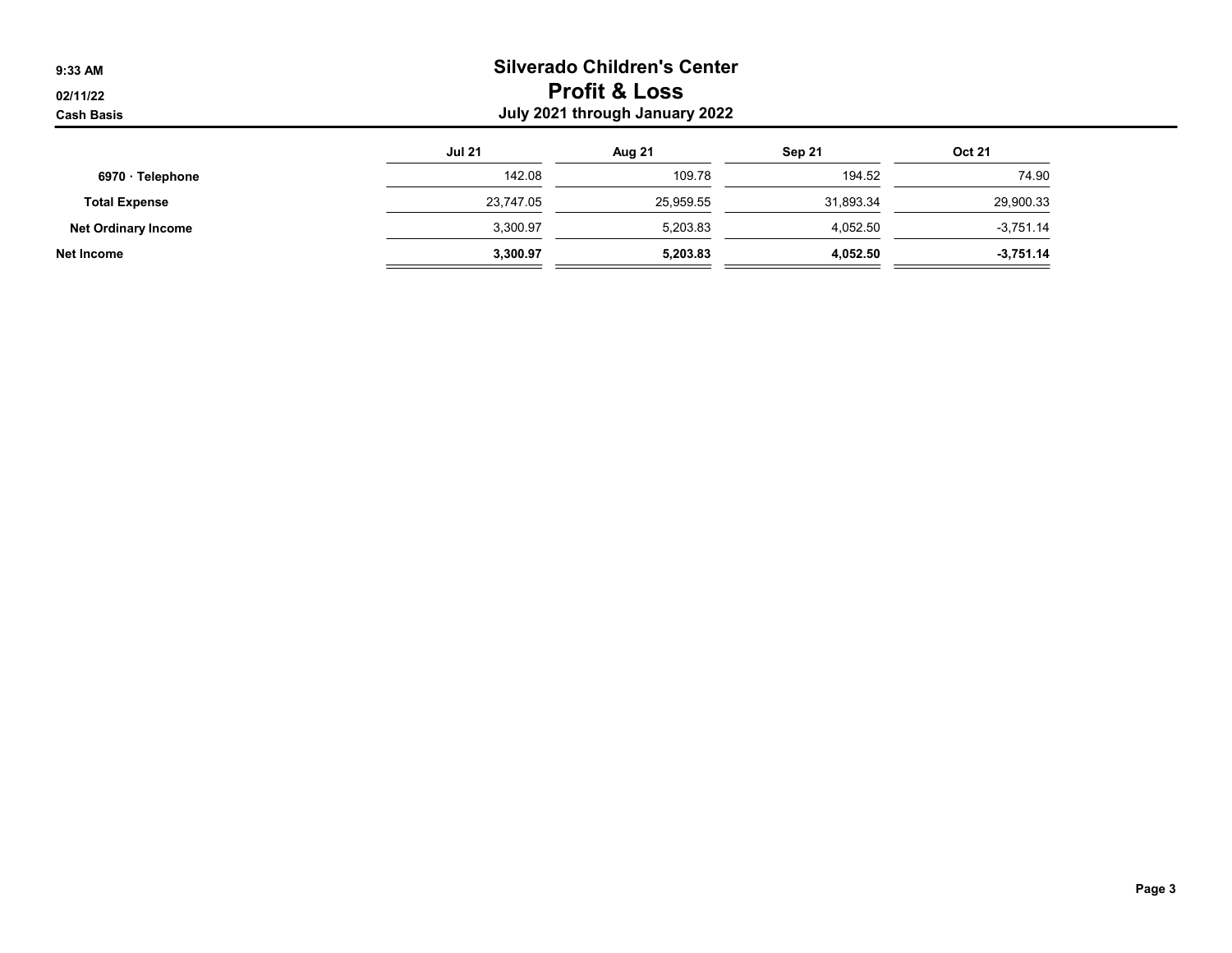## Cash Basis July 2021 through January 2022

|                                                                                                           | <b>Nov 21</b>           | <b>Dec 21</b>              | <b>Jan 22</b>            | <b>TOTAL</b>                   |  |
|-----------------------------------------------------------------------------------------------------------|-------------------------|----------------------------|--------------------------|--------------------------------|--|
| <b>Ordinary Income/Expense</b><br><b>Income</b><br>4010 Donations<br>4012 Animal Care Donations           |                         |                            |                          |                                |  |
| 6962 Animal Care Expense                                                                                  | 0.00                    | 0.00                       | 0.00                     | 27.00                          |  |
| <b>Total 4012 Animal Care Donations</b>                                                                   | 0.00                    | 0.00                       | 0.00                     | 27.00                          |  |
| 4010 Donations - Other                                                                                    | 0.00                    | 0.00                       | 0.00                     | 6,544.57                       |  |
| Total 4010 Donations                                                                                      | 0.00                    | 0.00                       | 0.00                     | 6,571.57                       |  |
| 4080 · Registration Fees<br>4090 · Tuition                                                                | 500.00<br>42,397.42     | 0.00<br>26,495.50          | 0.00<br>35,026.91        | 4,140.00<br>206,491.82         |  |
| 4100 Other Income                                                                                         | 0.00                    | 0.00                       | 0.00                     | 7,522.87                       |  |
| <b>Total Income</b>                                                                                       | 42,897.42               | 26,495.50                  | 35,026.91                | 224,726.26                     |  |
| <b>Expense</b><br>66900 · Reconciliation Discrepancies<br>6969 · Playground Project<br>6000 · Advertising | 0.00<br>0.00<br>0.00    | 0.00<br>0.00<br>115.00     | 973.78<br>0.00<br>310.38 | 973.78<br>1,141.99<br>1,060.87 |  |
| 6020 Auto Expense<br>$6022 \cdot Gas$<br>6025 · Repairs & Maintenance                                     | 0.00<br>0.00            | 15.23<br>0.00              | 0.00<br>0.00             | 60.62<br>52.47                 |  |
| Total 6020 · Auto Expense                                                                                 | 0.00                    | 15.23                      | 0.00                     | 113.09                         |  |
| 6090 Dues & Subscriptions<br>6200 · Insurance Expense<br>6203 Health<br>6202 · Worker's Comp              | 31.98<br>603.02<br>0.00 | 159.98<br>603.02<br>649.58 | 173.98<br>643.59<br>0.00 | 830.72<br>4,261.71<br>1,948.74 |  |
| Total 6200 · Insurance Expense                                                                            | 603.02                  | 1,252.60                   | 643.59                   | 6,210.45                       |  |
| $6250 \cdot License(s)$<br>6254 Comm Care Facility                                                        | 0.00                    | 0.00                       | 0.00                     | 605.00                         |  |
| Total 6250 · License(s)                                                                                   | 0.00                    | 0.00                       | 0.00                     | 605.00                         |  |
| 6550 Office Expense                                                                                       |                         |                            |                          |                                |  |
| 6958 Staff Gift<br>6957 · Furniture                                                                       | 573.45<br>0.00          | 219.26<br>319.10           | 1,059.53<br>299.25       | 3,059.07<br>1,185.95           |  |
| 6555 · Health & Safety                                                                                    | 216.76                  | 415.75                     | 553.81                   | 1,960.28                       |  |
| 6554 · Paper Products                                                                                     | 0.00                    | 0.00                       | 57.50                    | 187.55                         |  |
| 6551 · Internet Access                                                                                    | 136.44                  | 117.60                     | 95.45                    | 552.17                         |  |
| 6552 · Office Supplies                                                                                    | 125.39                  | 227.33                     | 0.00                     | 658.01                         |  |
| 6553 Website                                                                                              | 107.88                  | 0.00                       | 0.00                     | 167.76                         |  |
| 6550 Office Expense - Other                                                                               | 594.54                  | 304.34                     | 36.91                    | 2,465.71                       |  |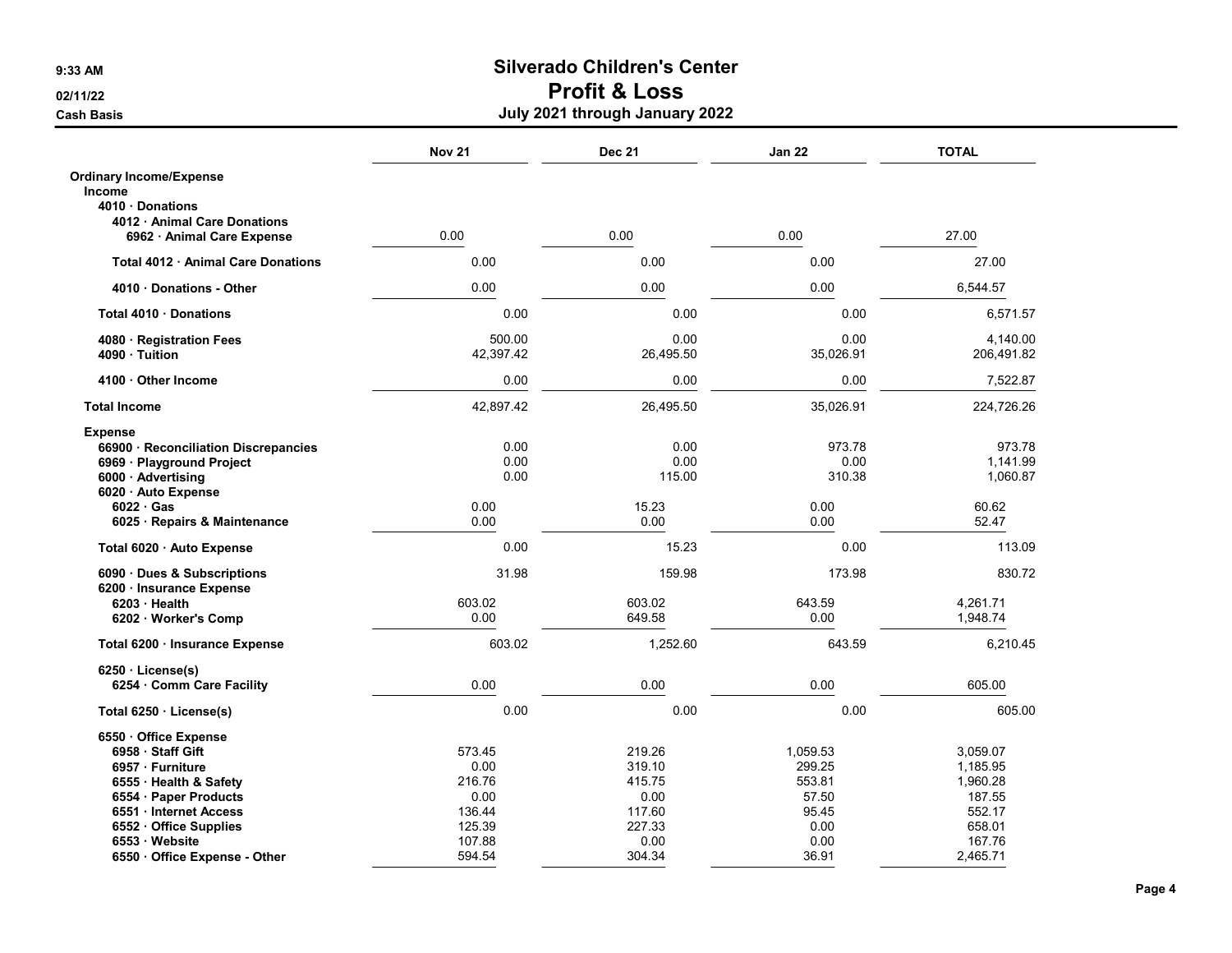Cash Basis July 2021 through January 2022

|                                                                                                                                                                              | <b>Nov 21</b>                                            | <b>Dec 21</b>                                              | <b>Jan 22</b>                                               | <b>TOTAL</b>                                                       |
|------------------------------------------------------------------------------------------------------------------------------------------------------------------------------|----------------------------------------------------------|------------------------------------------------------------|-------------------------------------------------------------|--------------------------------------------------------------------|
| Total 6550 Office Expense                                                                                                                                                    | 1,754.46                                                 | 1,603.38                                                   | 2,102.45                                                    | 10,236.50                                                          |
| 6640 Legal & Prof Fees<br>$6642 \cdot$ Legal<br>6644 · Bookkeeping                                                                                                           | 0.00<br>750.00                                           | 300.00<br>750.00                                           | 120.00<br>750.00                                            | 1,035.00<br>6,750.00                                               |
| Total 6640 · Legal & Prof Fees                                                                                                                                               | 750.00                                                   | 1,050.00                                                   | 870.00                                                      | 7,785.00                                                           |
| 6790 · Salaries & Wages<br>6793 Director<br>$6792$ Staff<br>6790 · Salaries & Wages - Other                                                                                  | 3,593.08<br>10,135.64<br>0.00                            | 3,593.08<br>9,262.05<br>0.00                               | 4,488.51<br>9,269.92<br>0.00                                | 23,573.97<br>56,600.76<br>13,589.96                                |
| Total 6790 · Salaries & Wages                                                                                                                                                | 13,728.72                                                | 12,855.13                                                  | 13,758.43                                                   | 93,764.69                                                          |
| 6800 · Payroll Expenses<br>6806 · Payroll Processing Fees<br>6801 ETT<br>6803 · Medicare<br>6804 Social Security<br>$6805 \cdot SUI$<br>6800 · Payroll Expenses - Other      | 210.00<br>6.55<br>481.16<br>954.08<br>157.32<br>2,697.44 | 210.00<br>4.20<br>447.40<br>1.021.88<br>101.32<br>2,781.01 | 210.00<br>16.47<br>477.14<br>1.052.65<br>361.95<br>2,423.23 | 1,190.00<br>50.23<br>2,827.50<br>6,133.02<br>1,172.75<br>16,320.06 |
| Total 6800 · Payroll Expenses                                                                                                                                                | 4,506.55                                                 | 4,565.81                                                   | 4,541.44                                                    | 27,693.56                                                          |
| 6820 · Postage<br>6830 Printing & Reproduction<br>6900 · Repairs & Mtce<br>6901 · Building/Grounds<br>6903 · Equipment<br>6905 · Janitorial<br>6900 · Repairs & Mtce - Other | 0.00<br>84.05<br>1,540.00<br>0.00<br>1,802.78<br>128.48  | 0.00<br>0.00<br>4,715.10<br>0.00<br>0.00<br>784.34         | 0.00<br>0.00<br>2,460.48<br>26.93<br>1,520.00<br>293.41     | 11.00<br>84.05<br>16,895.58<br>2,533.69<br>7,487.37<br>3,105.32    |
| Total 6900 · Repairs & Mtce                                                                                                                                                  | 3,471.26                                                 | 5,499.44                                                   | 4,300.82                                                    | 30,021.96                                                          |
| 6930 · Substitute Teacher Expense<br>6940 Utilities<br>6941 Gas & Electric<br>6943 Trash                                                                                     | 943.09<br>191.20<br>153.00                               | 0.00<br>190.24<br>153.00                                   | 0.00<br>354.63<br>458.00                                    | 2,544.30<br>2,322.30<br>1,165.76                                   |
| Total 6940 · Utilities                                                                                                                                                       | 344.20                                                   | 343.24                                                     | 812.63                                                      | 3,488.06                                                           |
| 6950 · Program Expense<br>6956 Consumables/Art Supplies<br>6951 Animal Supplies<br>6952 · Curriculum Supp/Non Consumable<br>6955 Snacks/Food                                 | 0.00<br>226.38<br>101.42<br>745.36                       | 46.06<br>250.78<br>0.00<br>593.50                          | 9.53<br>627.90<br>128.17<br>714.48                          | 541.60<br>3,573.27<br>1,117.96<br>4,789.36                         |
| Total 6950 · Program Expense                                                                                                                                                 | 1.073.16                                                 | 890.34                                                     | 1,480.08                                                    | 10,022.19                                                          |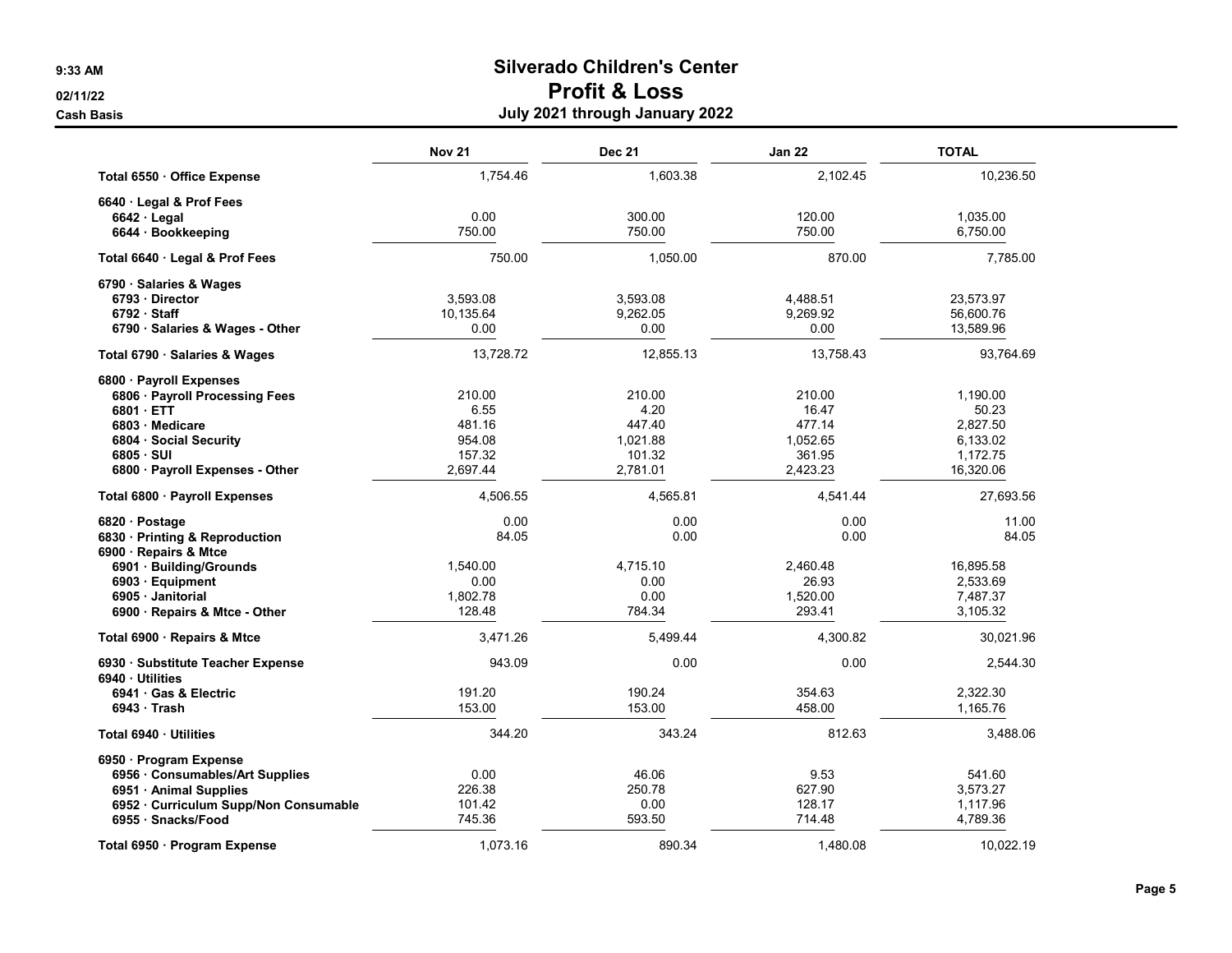## 9:33 AM Silverado Children's Center 02/11/22 **Profit & Loss** Cash Basis July 2021 through January 2022

|                            | <b>Nov 21</b> | <b>Dec 21</b> | <b>Jan 22</b> | <b>TOTAL</b> |
|----------------------------|---------------|---------------|---------------|--------------|
| 6970 · Telephone           | 35.30         | 99.50         | 67.40         | 723.48       |
| <b>Total Expense</b>       | 27,325.79     | 28.449.65     | 30,034.98     | 197,310.69   |
| <b>Net Ordinary Income</b> | 15.571.63     | $-1.954.15$   | 4.991.93      | 27,415.57    |
| Net Income                 | 15,571.63     | $-1,954.15$   | 4,991.93      | 27,415.57    |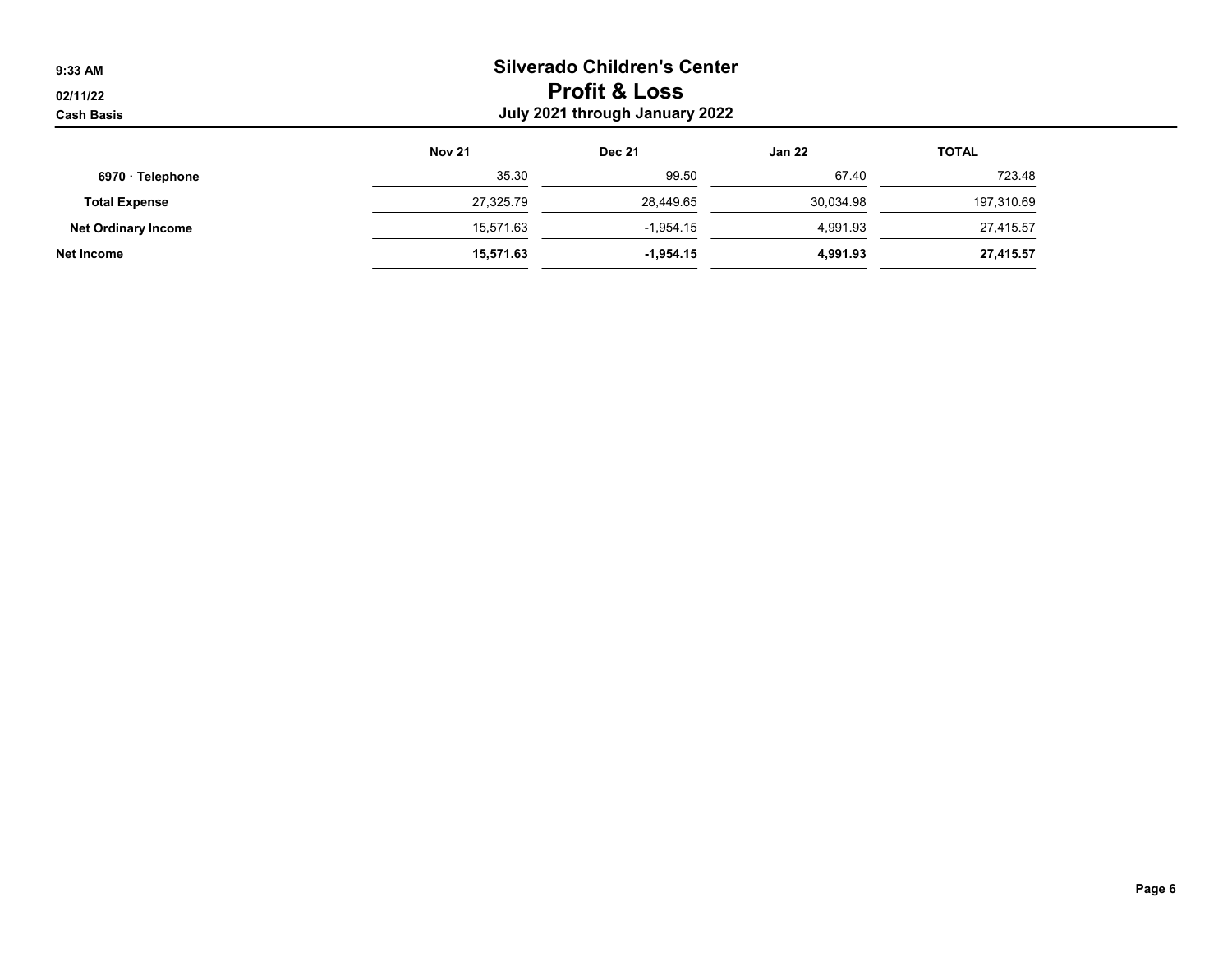**Cash Basis** 

# 9:10 AM Silverado Children's Center 02/11/22 Balance Sheet

|  |  | As of January 31, 2022 |  |  |
|--|--|------------------------|--|--|
|--|--|------------------------|--|--|

|                                                                                                                                                                                                                                                                                                                               | Jan 31, 22                                                                            |
|-------------------------------------------------------------------------------------------------------------------------------------------------------------------------------------------------------------------------------------------------------------------------------------------------------------------------------|---------------------------------------------------------------------------------------|
| ASSETS<br><b>Current Assets</b><br><b>Checking/Savings</b><br>1000 B of A Checking<br>1030 Bus. Savings-BofA                                                                                                                                                                                                                  | 15,749.10<br>27,552.35                                                                |
| <b>Total Checking/Savings</b>                                                                                                                                                                                                                                                                                                 | 43,301.45                                                                             |
| <b>Total Current Assets</b>                                                                                                                                                                                                                                                                                                   | 43,301.45                                                                             |
| <b>Fixed Assets</b><br>1500 · Fixed Asset(s)<br>1510 · Buildings & Improvements<br>1520 · Furniture & Equipment<br>1530 · Accum Depr                                                                                                                                                                                          | 298,791.56<br>61,756.53<br>$-340,565.00$                                              |
| Total 1500 · Fixed Asset(s)                                                                                                                                                                                                                                                                                                   | 19,983.09                                                                             |
| <b>Total Fixed Assets</b>                                                                                                                                                                                                                                                                                                     | 19,983.09                                                                             |
| <b>TOTAL ASSETS</b>                                                                                                                                                                                                                                                                                                           | 63,284.54                                                                             |
| <b>LIABILITIES &amp; EQUITY</b><br>Liabilities<br><b>Current Liabilities</b><br><b>Accounts Payable</b><br>2000 · Accounts Payable                                                                                                                                                                                            | -114.00                                                                               |
| <b>Total Accounts Payable</b>                                                                                                                                                                                                                                                                                                 | $-114.00$                                                                             |
| <b>Other Current Liabilities</b><br>2100 · Payroll Liabilities<br>2102 · CA Withholding<br>$2105 \cdot ETT$<br>2106 · Federal Withholding<br>2108 · Health Ins (Emp)<br>2109 · Medicare - Company<br>2110 · Medicare - Employee<br>2111 · Social Security - Company<br>$2113 \cdot SUI$<br>2100 · Payroll Liabilities - Other | -130.58<br>0.09<br>4.12<br>65.25<br>$-4.72$<br>0.01<br>$-24.03$<br>153.21<br>$-65.25$ |
| Total 2100 · Payroll Liabilities                                                                                                                                                                                                                                                                                              | $-1.90$                                                                               |
| 2200 · Note(s) Payable<br>2201 · SMRPD<br>SMRPD (2nd Loan)<br>2201 · SMRPD - Other                                                                                                                                                                                                                                            | 66,447.95<br>28,950.00                                                                |
| Total 2201 · SMRPD                                                                                                                                                                                                                                                                                                            | 95,397.95                                                                             |
| 2202 Old Payable to SMPRD                                                                                                                                                                                                                                                                                                     | 36,848.21                                                                             |
| Total 2200 · Note(s) Payable                                                                                                                                                                                                                                                                                                  | 132,246.16                                                                            |
| <b>Total Other Current Liabilities</b>                                                                                                                                                                                                                                                                                        | 132,244.26                                                                            |
| <b>Total Current Liabilities</b>                                                                                                                                                                                                                                                                                              | 132,130.26                                                                            |
| <b>Total Liabilities</b>                                                                                                                                                                                                                                                                                                      | 132,130.26                                                                            |
| Equity<br>3900 · Retained Earnings<br><b>Net Income</b>                                                                                                                                                                                                                                                                       | -96,261.29<br>27,415.57                                                               |
| <b>Total Equity</b>                                                                                                                                                                                                                                                                                                           | $-68,845.72$                                                                          |
| <b>TOTAL LIABILITIES &amp; EQUITY</b>                                                                                                                                                                                                                                                                                         | 63,284.54                                                                             |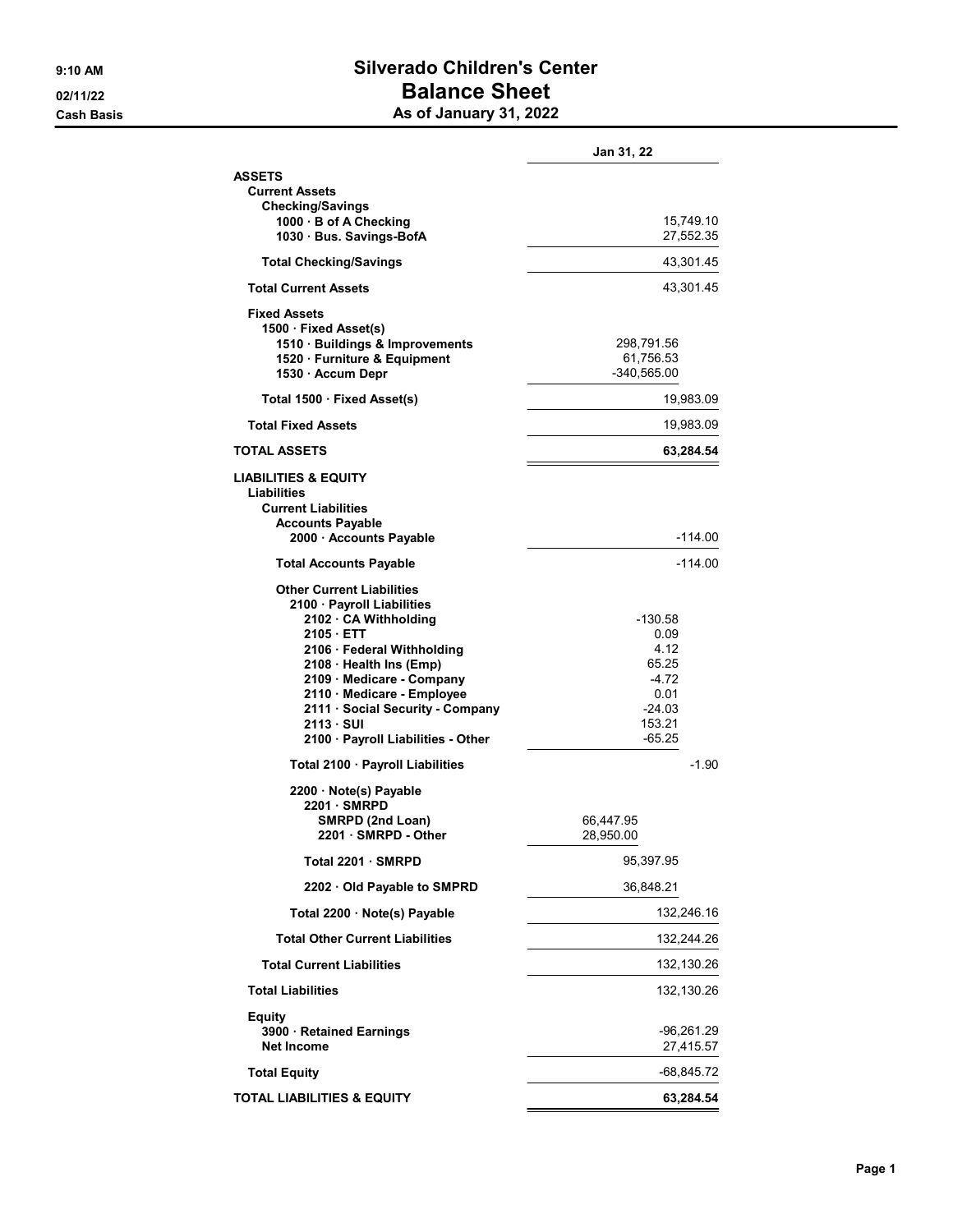#### 9:08 AM Silverado Children's Center 02/11/22 **Transaction List by Vendor Transaction List by Vendor** January 2022

| Type                                   | Date       | Num   | Memo                  | <b>Account</b>            | Cir      | <b>Split</b>            | <b>Debit</b> | <b>Credit</b> |
|----------------------------------------|------------|-------|-----------------------|---------------------------|----------|-------------------------|--------------|---------------|
| Alaska Air                             |            |       |                       |                           |          |                         |              |               |
| Check                                  | 01/10/2022 |       | LB will Zelle         | $1000 \cdot B$ of A Check | X.       | $6090 \cdot$ Dues &     |              | 14.00         |
| Albertson's                            |            |       |                       |                           |          |                         |              |               |
| Check                                  | 01/10/2022 |       |                       | $1000 \cdot B$ of A Check | X        | $6955 \cdot$ Snacks/    |              | 23.75         |
| Check                                  | 01/12/2022 |       |                       | $1000 \cdot B$ of A Check | X        | -SPLIT-                 |              | 252.44        |
| Amazon.com                             |            |       |                       |                           |          |                         |              |               |
| Check                                  | 01/05/2022 |       | <b>Bunnies</b>        | $1000 \cdot B$ of A Check | X.       | $6951 \cdot$ Animal     |              | 45.78         |
| Check                                  | 01/06/2022 |       | <b>Bunny Supplies</b> | $1000 \cdot B$ of A Check | X        | 6951 · Animal           |              | 21.52         |
| Check                                  | 01/14/2022 |       |                       | $1000 \cdot B$ of A Check | Χ        | -SPLIT-                 |              | 96.88         |
| Check                                  | 01/18/2022 |       | <b>COVID Tests</b>    | 1000 · B of A Check       | X        | $6555 \cdot$ Health     |              | 511.81        |
| Check                                  | 01/18/2022 |       | Digital               | $1000 \cdot B$ of A Check | X        | $6090 \cdot$ Dues &     |              | 14.99         |
| Check                                  | 01/20/2022 |       |                       |                           | $\times$ | $6550 \cdot$ Office E   |              | 7.32          |
|                                        |            |       |                       | 1000 · B of A Check       |          |                         |              |               |
| Check                                  | 01/21/2022 |       | Magnet Swee           | $1000 \cdot B$ of A Check | X        | 6903 · Equipm           |              | 26.93         |
| Check                                  | 01/24/2022 |       |                       | $1000 \cdot B$ of A Check | X        | 6957 · Furniture        |              | 299.25        |
| Check                                  | 01/28/2022 |       | <b>Binders</b>        | 1000 · B of A Check       | X        | $6550 \cdot$ Office E   |              | 21.62         |
| Check                                  | 01/28/2022 |       | Thermometers          | $1000 \cdot B$ of A Check | X        | $6555 \cdot$ Health     |              | 42.00         |
| Check                                  | 01/31/2022 |       | Prime                 | 1000 · B of A Check       | X        | $6090 \cdot$ Dues &     |              | 14.00         |
| Apple.com                              |            |       |                       |                           |          |                         |              |               |
| Check                                  | 01/24/2022 |       |                       | $1000 \cdot B$ of A Check | X        | $6090 \cdot$ Dues &     |              | 2.99          |
| AT&T                                   |            |       |                       |                           |          |                         |              |               |
| Check                                  | 01/19/2022 |       | February Serv         | 1000 · B of A Check       | X        | 6970 · Telepho          |              | 32.10         |
| Check                                  | 01/31/2022 |       | February Serv         | $1000 \cdot B$ of A Check | X        | $6551 \cdot$ Internet   |              | 95.45         |
| <b>Bank of America</b>                 |            |       |                       |                           |          |                         |              |               |
| Check                                  | 01/31/2022 |       | Monthly transf        | $1000 \cdot B$ of A Check | X        | $1030 \cdot Bus.$ Sa    |              | 1,000.00      |
| <b>California Choice Benefit Admin</b> |            |       |                       |                           |          |                         |              |               |
| Check                                  | 01/20/2022 |       | February 2022         | $1000 \cdot B$ of A Check | X        | $6203 \cdot$ Health     |              | 643.59        |
|                                        |            |       |                       |                           |          |                         |              |               |
| <b>Canyon Feed &amp; Tack</b>          |            |       |                       |                           |          |                         |              |               |
| Check                                  | 01/04/2022 |       | Account #737          | $1000 \cdot B$ of A Check | X        | $6951 \cdot$ Animal     |              | 67.95         |
| Check                                  | 01/18/2022 |       | Account #737          | $1000 \cdot B$ of A Check | X.       | 6951 · Animal           |              | 67.95         |
| Check                                  | 01/25/2022 |       | Account #737          | $1000 \cdot B$ of A Check | X.       | 6951 · Animal           |              | 65.95         |
| <b>Cassidy's Bar and Grill</b>         |            |       |                       |                           |          |                         |              |               |
| Check                                  | 01/18/2022 |       |                       | $1000 \cdot B$ of A Check | X        | 6958 · Staff Gift       |              | 55.00         |
| <b>Cole Huber, LLP</b>                 |            |       |                       |                           |          |                         |              |               |
| Bill                                   | 01/12/2022 | 38530 | Inv. 38530            | 2000 · Accounts Pa        |          | $6642 \cdot$ Legal      |              | 120.00        |
| <b>Bill Pmt -Check</b>                 | 01/21/2022 | 8397  | Inv. 38530            | $1000 \cdot B$ of A Check | X        | $2000 \cdot$ Account    |              | 120.00        |
| <b>Dollar Tree</b>                     |            |       |                       |                           |          |                         |              |               |
| Check                                  | 01/28/2022 |       |                       | $1000 \cdot B$ of A Check | X        | 6956 · Consu            |              | 9.53          |
| <b>Door Dash</b>                       |            |       |                       |                           |          |                         |              |               |
| Check                                  | 01/18/2022 |       | <b>Toast Kitchen</b>  | $1000 \cdot B$ of A Check | X        | $6958 \cdot$ Staff Gift |              | 39.60         |
| <b>Hi-Time Wine Cellars</b>            |            |       |                       |                           |          |                         |              |               |
|                                        | 01/18/2022 |       |                       | $1000 \cdot B$ of A Check | X        | 6958 · Staff Gift       |              | 104.34        |
| Check                                  |            |       |                       |                           |          |                         |              |               |
| <b>Home Depot</b>                      |            |       |                       |                           |          |                         |              |               |
| Bill                                   | 01/12/2022 |       | 035 3225 319          | 2000 Accounts Pa          |          | $6900 \cdot$ Repairs    |              | 195.41        |
| <b>Bill Pmt -Check</b>                 | 01/12/2022 | 8398  | 035 3225 319          | $1000 \cdot B$ of A Check | X        | $2000 \cdot$ Account    |              | 195.41        |
| Indeed                                 |            |       |                       |                           |          |                         |              |               |
| Check                                  | 01/03/2022 |       | Recruitment           | $1000 \cdot B$ of A Check | X        | $6000 \cdot$ Advertis   |              | 160.38        |
| Kati Jeffries.                         |            |       |                       |                           |          |                         |              |               |
| Bill                                   | 01/12/2022 |       | Live Scan 50          | 2000 · Accounts Pa        |          | $6555 \cdot$ Health     |              | 49.50         |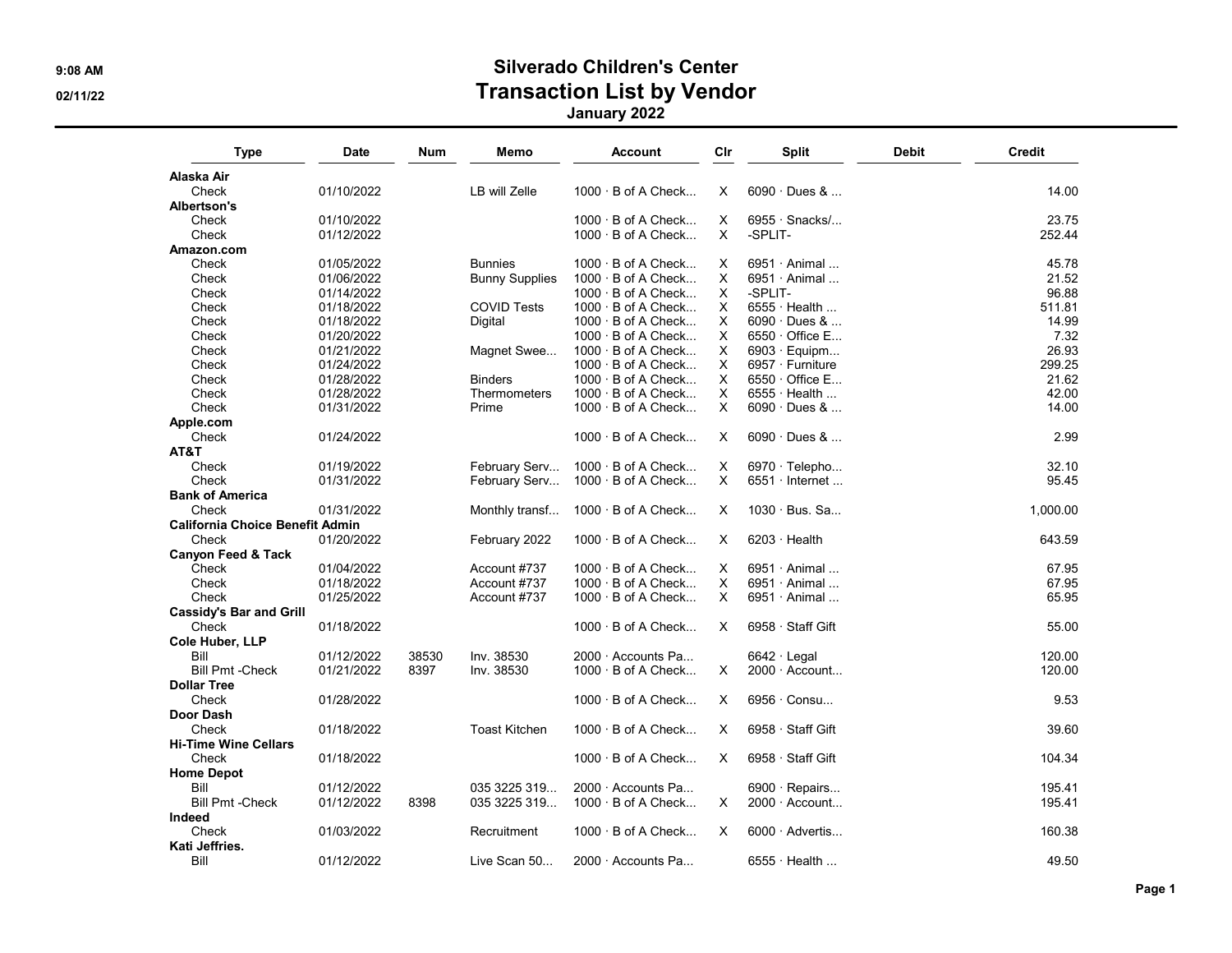# 9:08 AM Silverado Children's Center 02/11/22 **Transaction List by Vendor Transaction List by Vendor**

January 2022

| Kerins Design and Marketing<br>01/12/2022<br><b>IKEA Cabinets</b><br>$2000 \cdot$ Accounts Pa<br>$1520 \cdot$ Furnitur<br>Bill<br>Reim<br><b>KLC Construction &amp; Roofing</b><br>Bill<br>01/04/2022<br>2000 Accounts Pa<br>Repair to stop<br>$6901 \cdot$ Building<br><b>Bill Pmt -Check</b><br>$1000 \cdot B$ of A Check<br>01/04/2022<br>8400<br>Repair to stop<br>X<br>$2000 \cdot$ Account<br><b>Kwikeys</b><br>Bill<br>01/06/2022<br>Deadlatch Re<br>2000 · Accounts Pa<br>$6901 \cdot$ Building<br><b>Bill Pmt -Check</b><br>01/06/2022<br>8402<br>$1000 \cdot B$ of A Check<br>2000 · Account<br>Deadlatch Re<br>X<br><b>Lakeshore Learning Materials</b><br>01/12/2022<br>$1000 \cdot B$ of A Check<br>X<br>$6952 \cdot$ Curricul<br>Check<br><b>Lux Cleaning Services</b><br>Bill<br>01/04/2022<br>2000 Accounts Pa<br>6905 · Janitorial<br>$1000 \cdot B$ of A Check<br>2000 · Account<br><b>Bill Pmt -Check</b><br>01/04/2022<br>8401<br>X<br><b>Oceanfront Restaurant</b><br>Check<br><b>Staff Party</b><br>$1000 \cdot B$ of A Check<br>6958 · Staff Gift<br>01/18/2022<br>X<br><b>One Counted Finch Bookkeeping</b><br>Bill<br>01/27/2022<br>$\overline{2}$<br>2021-12-SCC<br>2000 · Accounts Pa<br>6644 · Bookke<br>01/28/2022<br>2021-12-SCC<br>$1000 \cdot B$ of A Check<br><b>Bill Pmt -Check</b><br>8405<br>$2000 \cdot$ Account<br><b>Orkin Pest Control</b> | Credit   |
|------------------------------------------------------------------------------------------------------------------------------------------------------------------------------------------------------------------------------------------------------------------------------------------------------------------------------------------------------------------------------------------------------------------------------------------------------------------------------------------------------------------------------------------------------------------------------------------------------------------------------------------------------------------------------------------------------------------------------------------------------------------------------------------------------------------------------------------------------------------------------------------------------------------------------------------------------------------------------------------------------------------------------------------------------------------------------------------------------------------------------------------------------------------------------------------------------------------------------------------------------------------------------------------------------------------------------------------------------------------------------------|----------|
|                                                                                                                                                                                                                                                                                                                                                                                                                                                                                                                                                                                                                                                                                                                                                                                                                                                                                                                                                                                                                                                                                                                                                                                                                                                                                                                                                                                    |          |
|                                                                                                                                                                                                                                                                                                                                                                                                                                                                                                                                                                                                                                                                                                                                                                                                                                                                                                                                                                                                                                                                                                                                                                                                                                                                                                                                                                                    | 6.158.05 |
|                                                                                                                                                                                                                                                                                                                                                                                                                                                                                                                                                                                                                                                                                                                                                                                                                                                                                                                                                                                                                                                                                                                                                                                                                                                                                                                                                                                    |          |
|                                                                                                                                                                                                                                                                                                                                                                                                                                                                                                                                                                                                                                                                                                                                                                                                                                                                                                                                                                                                                                                                                                                                                                                                                                                                                                                                                                                    | 500.00   |
|                                                                                                                                                                                                                                                                                                                                                                                                                                                                                                                                                                                                                                                                                                                                                                                                                                                                                                                                                                                                                                                                                                                                                                                                                                                                                                                                                                                    | 500.00   |
|                                                                                                                                                                                                                                                                                                                                                                                                                                                                                                                                                                                                                                                                                                                                                                                                                                                                                                                                                                                                                                                                                                                                                                                                                                                                                                                                                                                    |          |
|                                                                                                                                                                                                                                                                                                                                                                                                                                                                                                                                                                                                                                                                                                                                                                                                                                                                                                                                                                                                                                                                                                                                                                                                                                                                                                                                                                                    | 180.48   |
|                                                                                                                                                                                                                                                                                                                                                                                                                                                                                                                                                                                                                                                                                                                                                                                                                                                                                                                                                                                                                                                                                                                                                                                                                                                                                                                                                                                    | 180.48   |
|                                                                                                                                                                                                                                                                                                                                                                                                                                                                                                                                                                                                                                                                                                                                                                                                                                                                                                                                                                                                                                                                                                                                                                                                                                                                                                                                                                                    |          |
|                                                                                                                                                                                                                                                                                                                                                                                                                                                                                                                                                                                                                                                                                                                                                                                                                                                                                                                                                                                                                                                                                                                                                                                                                                                                                                                                                                                    | 93.17    |
|                                                                                                                                                                                                                                                                                                                                                                                                                                                                                                                                                                                                                                                                                                                                                                                                                                                                                                                                                                                                                                                                                                                                                                                                                                                                                                                                                                                    |          |
|                                                                                                                                                                                                                                                                                                                                                                                                                                                                                                                                                                                                                                                                                                                                                                                                                                                                                                                                                                                                                                                                                                                                                                                                                                                                                                                                                                                    | 1.520.00 |
|                                                                                                                                                                                                                                                                                                                                                                                                                                                                                                                                                                                                                                                                                                                                                                                                                                                                                                                                                                                                                                                                                                                                                                                                                                                                                                                                                                                    | 1,520.00 |
|                                                                                                                                                                                                                                                                                                                                                                                                                                                                                                                                                                                                                                                                                                                                                                                                                                                                                                                                                                                                                                                                                                                                                                                                                                                                                                                                                                                    |          |
|                                                                                                                                                                                                                                                                                                                                                                                                                                                                                                                                                                                                                                                                                                                                                                                                                                                                                                                                                                                                                                                                                                                                                                                                                                                                                                                                                                                    | 800.00   |
|                                                                                                                                                                                                                                                                                                                                                                                                                                                                                                                                                                                                                                                                                                                                                                                                                                                                                                                                                                                                                                                                                                                                                                                                                                                                                                                                                                                    |          |
|                                                                                                                                                                                                                                                                                                                                                                                                                                                                                                                                                                                                                                                                                                                                                                                                                                                                                                                                                                                                                                                                                                                                                                                                                                                                                                                                                                                    | 750.00   |
|                                                                                                                                                                                                                                                                                                                                                                                                                                                                                                                                                                                                                                                                                                                                                                                                                                                                                                                                                                                                                                                                                                                                                                                                                                                                                                                                                                                    | 750.00   |
|                                                                                                                                                                                                                                                                                                                                                                                                                                                                                                                                                                                                                                                                                                                                                                                                                                                                                                                                                                                                                                                                                                                                                                                                                                                                                                                                                                                    |          |
| Check<br>01/21/2022<br>Pest Control<br>$1000 \cdot B$ of A Check<br>6900 $\cdot$ Repairs<br>X                                                                                                                                                                                                                                                                                                                                                                                                                                                                                                                                                                                                                                                                                                                                                                                                                                                                                                                                                                                                                                                                                                                                                                                                                                                                                      | 98.00    |
| <b>Paws and Claws</b>                                                                                                                                                                                                                                                                                                                                                                                                                                                                                                                                                                                                                                                                                                                                                                                                                                                                                                                                                                                                                                                                                                                                                                                                                                                                                                                                                              |          |
| Check<br>01/04/2022<br>$\times$<br>6951 · Animal<br>$1000 \cdot B$ of A Check<br>Taffy's Aqua                                                                                                                                                                                                                                                                                                                                                                                                                                                                                                                                                                                                                                                                                                                                                                                                                                                                                                                                                                                                                                                                                                                                                                                                                                                                                      | 250.00   |
| <b>Procare Software</b>                                                                                                                                                                                                                                                                                                                                                                                                                                                                                                                                                                                                                                                                                                                                                                                                                                                                                                                                                                                                                                                                                                                                                                                                                                                                                                                                                            |          |
| 01/06/2022<br>1000 · B of A Check<br>$6090 \cdot$ Dues &<br>Check<br>iCloud Backup<br>х                                                                                                                                                                                                                                                                                                                                                                                                                                                                                                                                                                                                                                                                                                                                                                                                                                                                                                                                                                                                                                                                                                                                                                                                                                                                                            | 49.00    |
| $\times$<br>Check<br>01/18/2022<br><b>Tuition Program</b><br>1000 · B of A Check<br>$6090 \cdot$ Dues &                                                                                                                                                                                                                                                                                                                                                                                                                                                                                                                                                                                                                                                                                                                                                                                                                                                                                                                                                                                                                                                                                                                                                                                                                                                                            | 79.00    |
| Reighart, Steve                                                                                                                                                                                                                                                                                                                                                                                                                                                                                                                                                                                                                                                                                                                                                                                                                                                                                                                                                                                                                                                                                                                                                                                                                                                                                                                                                                    |          |
| -SPLIT-<br>01/18/2022<br>100148<br>Inv. 100148,<br>2000 Accounts Pa<br>Bill                                                                                                                                                                                                                                                                                                                                                                                                                                                                                                                                                                                                                                                                                                                                                                                                                                                                                                                                                                                                                                                                                                                                                                                                                                                                                                        | 1,540.00 |
| <b>Bill Pmt - Check</b><br>01/18/2022<br>8404<br>Inv. 100148,<br>$1000 \cdot B$ of A Check<br>$2000 \cdot$ Account                                                                                                                                                                                                                                                                                                                                                                                                                                                                                                                                                                                                                                                                                                                                                                                                                                                                                                                                                                                                                                                                                                                                                                                                                                                                 | 1,540.00 |
| <b>SCE</b>                                                                                                                                                                                                                                                                                                                                                                                                                                                                                                                                                                                                                                                                                                                                                                                                                                                                                                                                                                                                                                                                                                                                                                                                                                                                                                                                                                         |          |
| $6941 \cdot$ Gas &<br>Check<br>01/31/2022<br>700325009658<br>$1000 \cdot B$ of A Check<br>X                                                                                                                                                                                                                                                                                                                                                                                                                                                                                                                                                                                                                                                                                                                                                                                                                                                                                                                                                                                                                                                                                                                                                                                                                                                                                        | 354.63   |
| <b>Shaffer Associates</b>                                                                                                                                                                                                                                                                                                                                                                                                                                                                                                                                                                                                                                                                                                                                                                                                                                                                                                                                                                                                                                                                                                                                                                                                                                                                                                                                                          |          |
| 01/07/2022<br>Scholastic Bo<br>$1000 \cdot B$ of A Check<br>$\times$<br>6952 · Curricul<br>Check                                                                                                                                                                                                                                                                                                                                                                                                                                                                                                                                                                                                                                                                                                                                                                                                                                                                                                                                                                                                                                                                                                                                                                                                                                                                                   | 35.00    |
| <b>Silverado Cafe</b>                                                                                                                                                                                                                                                                                                                                                                                                                                                                                                                                                                                                                                                                                                                                                                                                                                                                                                                                                                                                                                                                                                                                                                                                                                                                                                                                                              |          |
| Check<br>01/11/2022<br>Meal w/Isabell<br>$1000 \cdot B$ of A Check<br>X<br>$6958 \cdot$ Staff Gift                                                                                                                                                                                                                                                                                                                                                                                                                                                                                                                                                                                                                                                                                                                                                                                                                                                                                                                                                                                                                                                                                                                                                                                                                                                                                 | 26.01    |
| <b>Silverado Canyon Market</b>                                                                                                                                                                                                                                                                                                                                                                                                                                                                                                                                                                                                                                                                                                                                                                                                                                                                                                                                                                                                                                                                                                                                                                                                                                                                                                                                                     |          |
| Check<br>01/21/2022<br>$1000 \cdot B$ of A Check<br>$\times$<br>$6955 \cdot$ Snacks/                                                                                                                                                                                                                                                                                                                                                                                                                                                                                                                                                                                                                                                                                                                                                                                                                                                                                                                                                                                                                                                                                                                                                                                                                                                                                               | 9.50     |
| <b>Smart &amp; Final</b>                                                                                                                                                                                                                                                                                                                                                                                                                                                                                                                                                                                                                                                                                                                                                                                                                                                                                                                                                                                                                                                                                                                                                                                                                                                                                                                                                           |          |
| -SPLIT-<br>X<br>Check<br>01/05/2022<br>Split per LB<br>$1000 \cdot B$ of A Check                                                                                                                                                                                                                                                                                                                                                                                                                                                                                                                                                                                                                                                                                                                                                                                                                                                                                                                                                                                                                                                                                                                                                                                                                                                                                                   | 114.99   |
| Soriano, Juan                                                                                                                                                                                                                                                                                                                                                                                                                                                                                                                                                                                                                                                                                                                                                                                                                                                                                                                                                                                                                                                                                                                                                                                                                                                                                                                                                                      |          |
| <b>Bill Pmt -Check</b><br>01/12/2022<br>8403<br>$1000 \cdot B$ of A Check<br>$2000 \cdot$ Account<br>December Se<br>X.                                                                                                                                                                                                                                                                                                                                                                                                                                                                                                                                                                                                                                                                                                                                                                                                                                                                                                                                                                                                                                                                                                                                                                                                                                                             | 240.00   |
| Bill<br>01/12/2022<br>December Se<br>2000 · Accounts Pa<br>6905 · Janitorial                                                                                                                                                                                                                                                                                                                                                                                                                                                                                                                                                                                                                                                                                                                                                                                                                                                                                                                                                                                                                                                                                                                                                                                                                                                                                                       | 240.00   |
| Sparklett's                                                                                                                                                                                                                                                                                                                                                                                                                                                                                                                                                                                                                                                                                                                                                                                                                                                                                                                                                                                                                                                                                                                                                                                                                                                                                                                                                                        |          |
| 01/07/2022<br>$1000 \cdot B$ of A Check<br>$6955 \cdot$ Snacks/<br>Check<br>X                                                                                                                                                                                                                                                                                                                                                                                                                                                                                                                                                                                                                                                                                                                                                                                                                                                                                                                                                                                                                                                                                                                                                                                                                                                                                                      | 57.88    |
| <b>Target</b>                                                                                                                                                                                                                                                                                                                                                                                                                                                                                                                                                                                                                                                                                                                                                                                                                                                                                                                                                                                                                                                                                                                                                                                                                                                                                                                                                                      |          |
| Check<br>Socks<br>X<br>6958 · Staff Gift<br>01/04/2022<br>$1000 \cdot B$ of A Check                                                                                                                                                                                                                                                                                                                                                                                                                                                                                                                                                                                                                                                                                                                                                                                                                                                                                                                                                                                                                                                                                                                                                                                                                                                                                                | 34.58    |
| <b>The Barefoot Vet</b>                                                                                                                                                                                                                                                                                                                                                                                                                                                                                                                                                                                                                                                                                                                                                                                                                                                                                                                                                                                                                                                                                                                                                                                                                                                                                                                                                            |          |
| Check<br>01/03/2022<br>$1000 \cdot B$ of A Check<br>X.<br>$6951 \cdot$ Animal                                                                                                                                                                                                                                                                                                                                                                                                                                                                                                                                                                                                                                                                                                                                                                                                                                                                                                                                                                                                                                                                                                                                                                                                                                                                                                      | 108.75   |
| <b>Trader Joe's</b>                                                                                                                                                                                                                                                                                                                                                                                                                                                                                                                                                                                                                                                                                                                                                                                                                                                                                                                                                                                                                                                                                                                                                                                                                                                                                                                                                                |          |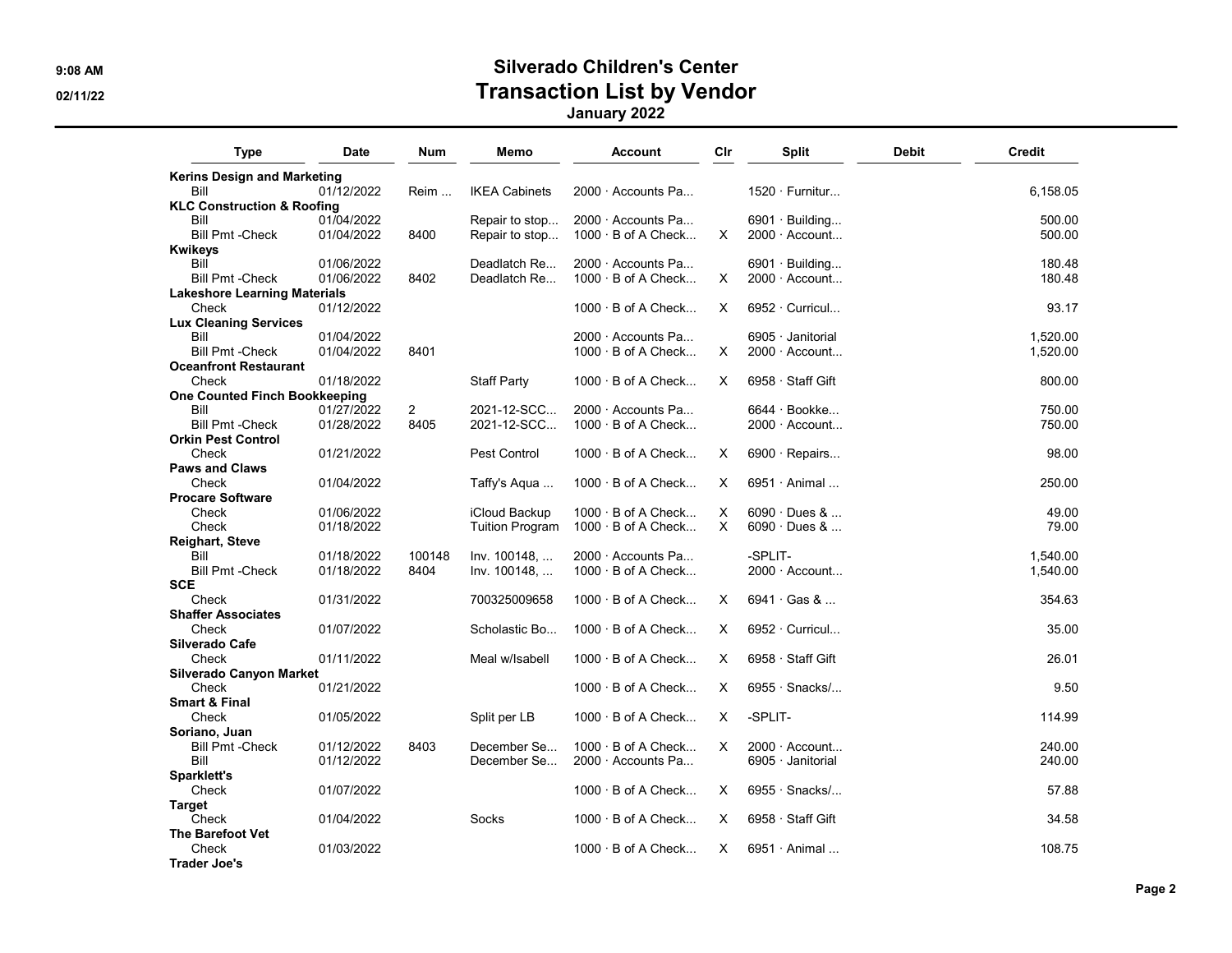#### 9:08 AM Silverado Children's Center 02/11/22 **Transaction List by Vendor Transaction List by Vendor** January 2022

| Type                    | <b>Date</b> | <b>Num</b> | Memo            | Account                   | Cir |                       | <b>Split</b>         | <b>Debit</b> | Credit   |
|-------------------------|-------------|------------|-----------------|---------------------------|-----|-----------------------|----------------------|--------------|----------|
| Check                   | 01/03/2022  |            |                 | $1000 \cdot B$ of A Check | x   |                       | $6955 \cdot$ Snacks/ |              | 143.33   |
| Check                   | 01/19/2022  |            |                 | $1000 \cdot B$ of A Check | X   |                       | $6955 \cdot$ Snacks/ |              | 109.74   |
| Check                   | 01/24/2022  |            |                 | $1000 \cdot B$ of A Check | X   |                       | $6955 \cdot$ Snacks/ |              | 121.44   |
| <b>Verizon Wireless</b> |             |            |                 |                           |     |                       |                      |              |          |
| Check                   | 01/04/2022  |            | January Servi   | $1000 \cdot B$ of A Check | X.  |                       | $6970 \cdot$ Telepho |              | 35.30    |
| <b>Waste Management</b> |             |            |                 |                           |     |                       |                      |              |          |
| Check                   | 01/19/2022  |            |                 | $1000 \cdot B$ of A Check | X   | $6943 \cdot$ Trash    |                      |              | 305.00   |
| Check                   | 01/20/2022  |            |                 | $1000 \cdot B$ of A Check | X   | $6943 \cdot$ Trash    |                      |              | 153.00   |
| <b>Worksite Pay</b>     |             |            |                 |                           |     |                       |                      |              |          |
| Check                   | 01/13/2022  |            | Payroll # 20221 | $1000 \cdot B$ of A Check | x   | -SPLIT-               |                      |              | 7.021.57 |
| Check                   | 01/13/2022  |            | Payroll # 20221 | $1000 \cdot B$ of A Check | x   | -SPLIT-               |                      |              | 2.307.68 |
| Check                   | 01/20/2022  |            | Payroll # 202   | $1000 \cdot B$ of A Check | x   | $6793 \cdot$ Director |                      |              | 686.01   |
| Check                   | 01/20/2022  |            | Payroll # 202   | $1000 \cdot B$ of A Check | X   | -SPLIT-               |                      |              | 413.49   |
| Check                   | 01/28/2022  |            | Payroll # 20222 | $1000 \cdot B$ of A Check | X   | -SPLIT-               |                      |              | 6,050.85 |
| Check                   | 01/28/2022  |            | Payroll # 20222 | $1000 \cdot B$ of A Check | x   | -SPLIT-               |                      |              | 1.820.27 |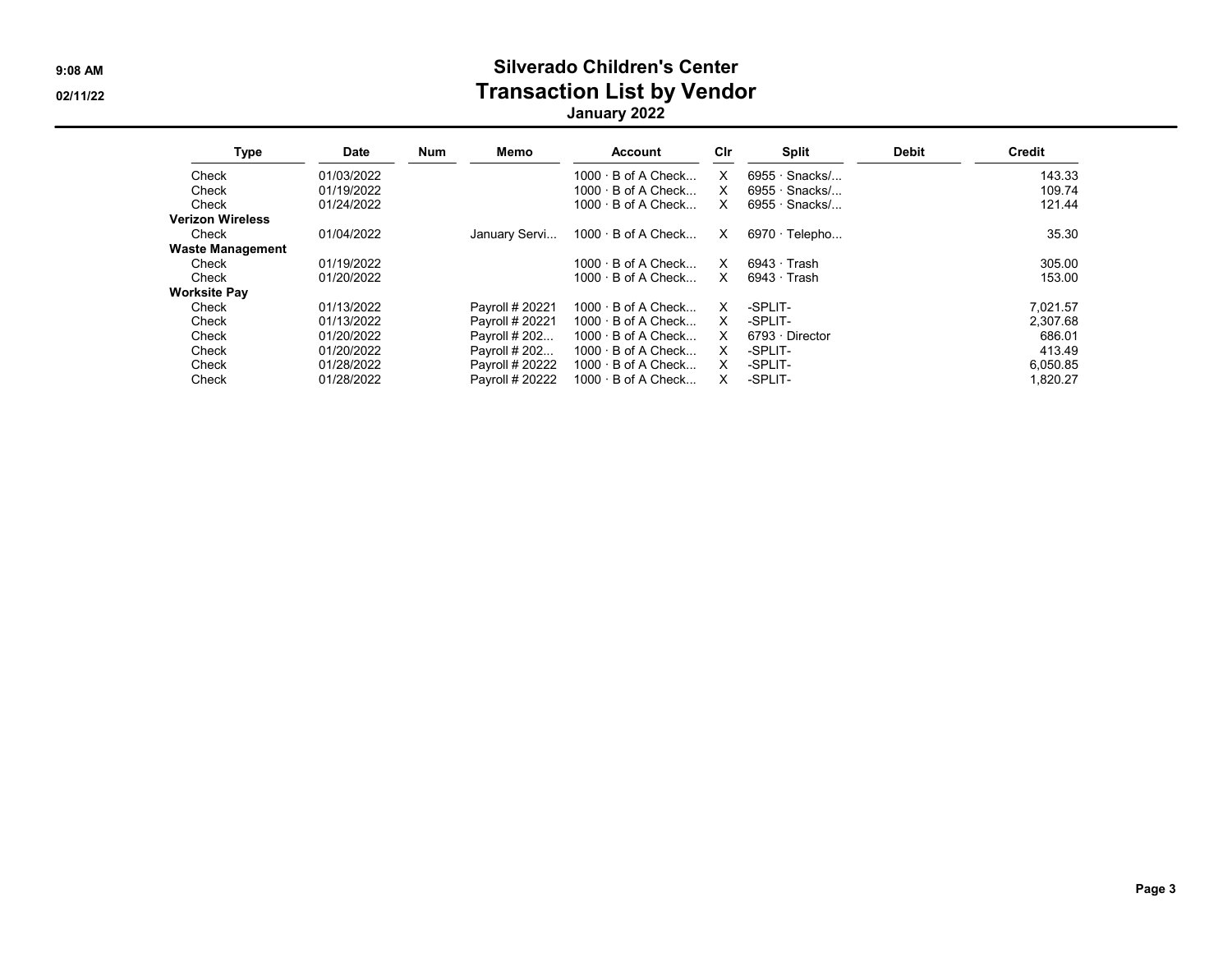# 9:35 AM Silverado Children's Center 02/11/22 Deposit Detail

| January 2022 |  |
|--------------|--|
|--------------|--|

| <b>Type</b>    | <b>Num</b><br><b>Date</b> | Name                                | <b>Account</b>                               | <b>Amount</b>            |
|----------------|---------------------------|-------------------------------------|----------------------------------------------|--------------------------|
| <b>Deposit</b> | 01/01/2022                |                                     | 1000 B of A Chec                             | 6,134.57                 |
|                |                           |                                     | $4090 \cdot$ Tuition                         | $-6,134.57$              |
| <b>TOTAL</b>   |                           |                                     |                                              | $-6,134.57$              |
| <b>Deposit</b> | 01/05/2022                |                                     | 1000 B of A Chec                             | 11,395.50                |
|                |                           | Bennett. James                      | $4090 \cdot$ Tuition                         | $-1,130.00$              |
|                |                           | Gutierrez, Johanna<br>Sellers, Anne | $4090 \cdot$ Tuition<br>$4090 \cdot$ Tuition | $-595.00$<br>$-575.00$   |
|                |                           | Gubareva, Katerina                  | $4090 \cdot$ Tuition                         | $-550.00$                |
|                |                           | Nishimura, Akane                    | $4090 \cdot$ Tuition                         | -450.00                  |
|                |                           | Jeffries, Kati                      | $4090 \cdot$ Tuition                         | -347.50                  |
|                |                           | Quezada, James<br>Park, Annie       | 4090 · Tuition<br>$4090 \cdot$ Tuition       | $-998.00$<br>$-1,095.00$ |
|                |                           | Franco-Luis, Nadine                 | $4090 \cdot$ Tuition                         | $-825.00$                |
|                |                           | Ketcham, Kami                       | $4090 \cdot$ Tuition                         | $-735.00$                |
|                |                           | Clay, Henry                         | $4090 \cdot$ Tuition                         | $-607.50$                |
|                |                           | MacBeth, Angela                     | $4090 \cdot$ Tuition                         | $-550.00$                |
|                |                           | Martinez. Lauren<br>Gentile, Robyn  | $4090 \cdot$ Tuition<br>$4090 \cdot$ Tuition | $-412.50$<br>$-450.00$   |
|                |                           | Smith, Christie                     | $4090 \cdot$ Tuition                         | -450.00                  |
|                |                           | Morgan, Jason                       | $4090 \cdot$ Tuition                         | $-925.00$                |
|                |                           | Collins, Rachel                     | 4090 · Tuition                               | $-700.00$                |
| <b>TOTAL</b>   |                           |                                     |                                              | $-11,395.50$             |
| <b>Deposit</b> | 01/06/2022                |                                     | 1000 B of A Chec                             | 5,807.00                 |
|                |                           | Milburn, Eugene                     | $4090 \cdot$ Tuition                         | $-575.00$                |
|                |                           | Kwan, Ivan                          | $4090 \cdot$ Tuition                         | $-1,252.50$              |
|                |                           | Ruiz, Nicole<br>Hudson, Noah        | $4090 \cdot$ Tuition<br>$4090 \cdot$ Tuition | $-725.00$<br>$-975.00$   |
|                |                           | Martin, Jeff                        | $4090 \cdot$ Tuition                         | -830.00                  |
|                |                           | Reiss, Jaymee                       | $4090 \cdot$ Tuition                         | -449.50                  |
|                |                           | Sleeis, Amelia                      | $4090 \cdot$ Tuition                         | $-550.00$                |
|                |                           | Gentile, Robyn                      | $4090 \cdot$ Tuition                         | $-450.00$                |
| <b>TOTAL</b>   |                           |                                     |                                              | $-5,807.00$              |
| <b>Deposit</b> | 01/13/2022                |                                     | 1000 B of A Chec                             | 3,109.09                 |
|                |                           |                                     | 4090 · Tuition                               | $-3,109.09$              |
| <b>TOTAL</b>   |                           |                                     |                                              | $-3,109.09$              |
| <b>Deposit</b> | 01/13/2022                |                                     | 1000 B of A Chec                             | 1,035.25                 |
|                |                           |                                     | 4090 · Tuition                               | $-1,035.25$              |
| <b>TOTAL</b>   |                           |                                     |                                              | $-1,035.25$              |
| <b>Deposit</b> | 01/19/2022                |                                     | 1000 B of A Chec                             | 6,995.50                 |
|                |                           |                                     | $4090 \cdot$ Tuition                         | $-6,995.50$              |
| <b>TOTAL</b>   |                           |                                     |                                              | $-6,995.50$              |
| <b>Deposit</b> | 01/31/2022                |                                     | 1000 B of A Chec                             | 550.00                   |
|                |                           | Clark, Jack                         | 4090 · Tuition                               | $-550.00$                |